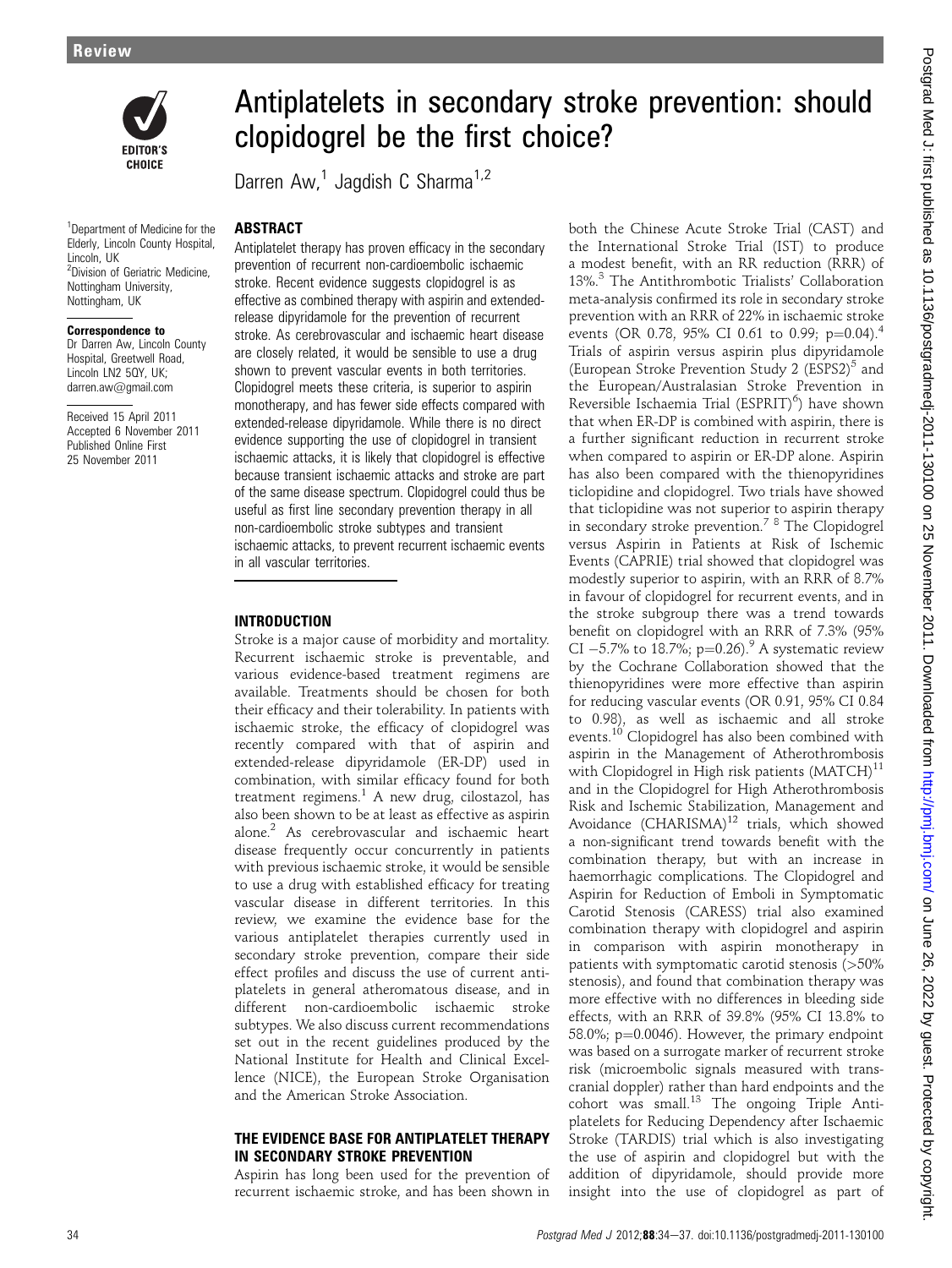combination therapy for the management of patients at high risk of recurrent stroke.<sup>14</sup>

More recently, the Prevention Regimen for Effectively Avoiding Second Strokes (PRoFESS) trial compared the combination of aspirin and ER-DP versus clopidogrel, and found that both treatment regimens had comparable efficacy, with the combination being similar to clopidogrel (9% vs 8.8%, HR 1.01, 95% CI 0.92 to  $1.11$ <sup>1</sup> (table 1).

It is worth noting that the majority of patients recruited into the PRoFESS study had lacunar strokes (approximately 52%), while only 28% of the strokes were of the large artery subtype. Given that most patients in this study had mild stroke, the overall results could have been skewed. As it is unlikely that a trial with over 20 000 patients will be conducted again, and as the present PRoFESS trial is inadequately powered to examine treatment effects in stroke subtypes, it may never be known if clopidogrel is superior to aspirin and ER-DP combination therapy in large artery stroke subtypes. In a previously published hypothetical subgroup analysis, it was found that there was potentially significant heterogeneity in the treatment effects of the two drug regimens on different stroke subtypes (large artery subtype vs lacunar stroke subtype).<sup>15</sup> The large artery subtype patients had a potentially better benefit with clopidogrel compared with the aspirin and ER-DP combination (1.1% absolute risk reduction in recurrent stroke;  $p=0.05$ ), while the treatment outcomes were very similar in the lacunar stroke subtype (8.2% for those on clopidogrel vs 7.9% for those on combination therapy).

A recent randomised controlled trial has examined cilostazol, a new antiplatelet agent that seems to be at least as effective as aspirin in the prevention of recurrent stroke (2.76% for those on cilostazol vs 3.71% for those on aspirin, HR 0.743, 95% CI 0.564 to 0.981). There were fewer haemorrhagic events in the cilostazol group than the aspirin group (0.77% vs 1.78%, HR 0.458, 95% CI 0.296 to 0.711).<sup>2</sup> Future studies comparing cilostazol with various other antiplatelet agents are needed to determine its place in secondary stroke prevention.

### THE SIDE EFFECT PROFILE OF VARIOUS ANTIPLATELET DRUGS

Aspirin, the most commonly used antiplatelet, is well known for causing gastrointestinal upset and predisposing patients to gastrointestinal bleeding, while ER-DP tends to be poorly tolerated because of headaches. In a post hoc analysis of the PRoFESS data comparing aspirin and ER-DP with clopidogrel, it was shown that there was a significantly higher withdrawal rate for patients on the combination therapy (18% vs 12.5%;  $p=0.006$ <sup>16</sup> (table 2). Clopidogrel can cause diarrhoea and rash, but is associated with less gastrointestinal haemorrhage than aspirin. Moreover, when aspirin and ER-DP are used in combination, there is a higher rate of haemorrhagic events as opposed to using clopidogrel alone (4.1% vs 3.6%, HR 1.15, 95% CI 1.00

#### Table 1 Risk of recurrent ischaemic stroke and haemorrhagic complications in the ProFESS trial

|                                    | <b>Events</b><br>on aspirin<br>and ER-DP | Events on<br>clopidogrel | HR (95% CI)         |
|------------------------------------|------------------------------------------|--------------------------|---------------------|
| Risk of recurrent ischaemic stroke | 916 (9.0%)                               | 898 (8.8%)               | 1.01 (0.92 to 1.11) |
| Major haemorrhage                  | 419 (4.1%)                               | 365 (3.6%)               | 1.15 (1.00 to 1.32) |
| Intracranial haemorrhage           | 147 (1.4%)                               | 103 (1.0%)               | 1.42 (1.11 to 1.83) |

Adapted from Sacco et al.<sup>1</sup>

ER-DP, extended-release dipyridamole; PRoFESS, Prevention Regimen for Effectively Avoiding Second Strokes.

Table 2 Recurrent stroke and withdrawal rates in patients with mild strokes enrolled in the ProFESS trial

|                                                                    | <b>Events</b><br>on aspirin<br>and ER-DP | Events on<br>clopidogrel | OR (95% CI)         |
|--------------------------------------------------------------------|------------------------------------------|--------------------------|---------------------|
| Recurrence of ischaemic stroke<br>(mild stroke subtype) at 90 days | 11(1.64%)                                | 20 (2.91%)               | 0.56 (0.26 to 1.18) |
| Withdrawal from treatment<br>at 90 days                            | 121 (18.0%)                              | 86 (12.5%)               | 1.51 (1.12 to 2.04) |

Adapted from Bath et al.<sup>16</sup>

ER-DP, extended-release dipyridamole; PRoFESS, Prevention Regimen for Effectively Avoiding Second Strokes.

to 1.32;  $p=0.057$ ), and there are also more intracranial haemorrhages when compared with clopidogrel (1.4% vs 1.0%, HR 1.42,  $95\%$  CI 1.11 to  $1.83$ <sup>1</sup> (table 1). Side effects more commonly reported with cilostazol as compared with aspirin were diarrhoea, palpitations, dizziness and tachycardia.<sup>2</sup>

## STROKE PREVENTION ANTIPLATELET THERAPY: WHAT IS THE VERDICT?

#### General atheromatous disease

Patients with ischaemic stroke are likely to have concomitant occult and overt ischaemic heart disease,<sup>17</sup> and are at risk of recurrent stroke and other cardiovascular events.<sup>18</sup> Therefore, in order to prevent coronary as well as cerebrovascular events in such patients, it would make good clinical sense to choose a drug to protect the patient against recurrent stroke and events related to occult or overt ischaemic cardiac disease. Clopidogrel has an established place in the secondary prevention of coronary heart disease as shown in the Clopidogrel in Unstable Angina to Prevent Recurrent Events (CURE) trial,<sup>19</sup> whereas similar evidence is lacking for ER-DP. The PRoFESS trial did show that there were similar cardiac event rates in both treatment groups (for myocardial infarction, HR 0.90, 95% CI 0.73 to 1.10), but the follow-up only lasted a mean of 2.5 years, and as such patients are at risk of recurrent vascular events for many years,  $^{18}$ it will not be possible to determine if the combination therapy will be as effective as clopidogrel in the longer term.<sup>1</sup> It is worth noting that patients with severe coronary artery disease and unstable angina were excluded from the PRoFESS trial, $^{20}$ possibly due to lack of safety data for dipyridamole in patients with severe ischaemic heart disease.

## Different stroke subtypes and transient ischaemic attacks (TIAs)

The pathophysiology, natural history and mortality outcomes of lacunar and large artery ischaemic strokes are different.<sup>15 21</sup> As a result, the treatment and management of stroke should take account of its heterogeneous nature. While there is no direct evidence to show that clopidogrel is superior in large artery strokes, it has been shown that it is not inferior to aspirin and ER-DP combination therapy for all strokes. In light of this, clopidogrel should be the unanimous choice for the prevention of recurrent stroke, irrespective of stroke subtype. And because many stroke patients have concomitant ischaemic heart disease, they should be given clopidogrel, or even in some instances, aspirin and clopidogrel, if they have had a recent cardiac event as well.<sup>22</sup> While there is no evidence base for the use of clopidogrel in TIAs, it may be just as effective as it is in secondary stroke prevention, as TIAs and stroke are part of the same disease spectrum. Cilostazol also has a role in secondary stroke prevention, and it would be interesting to compare it with other current antiplatelet agents.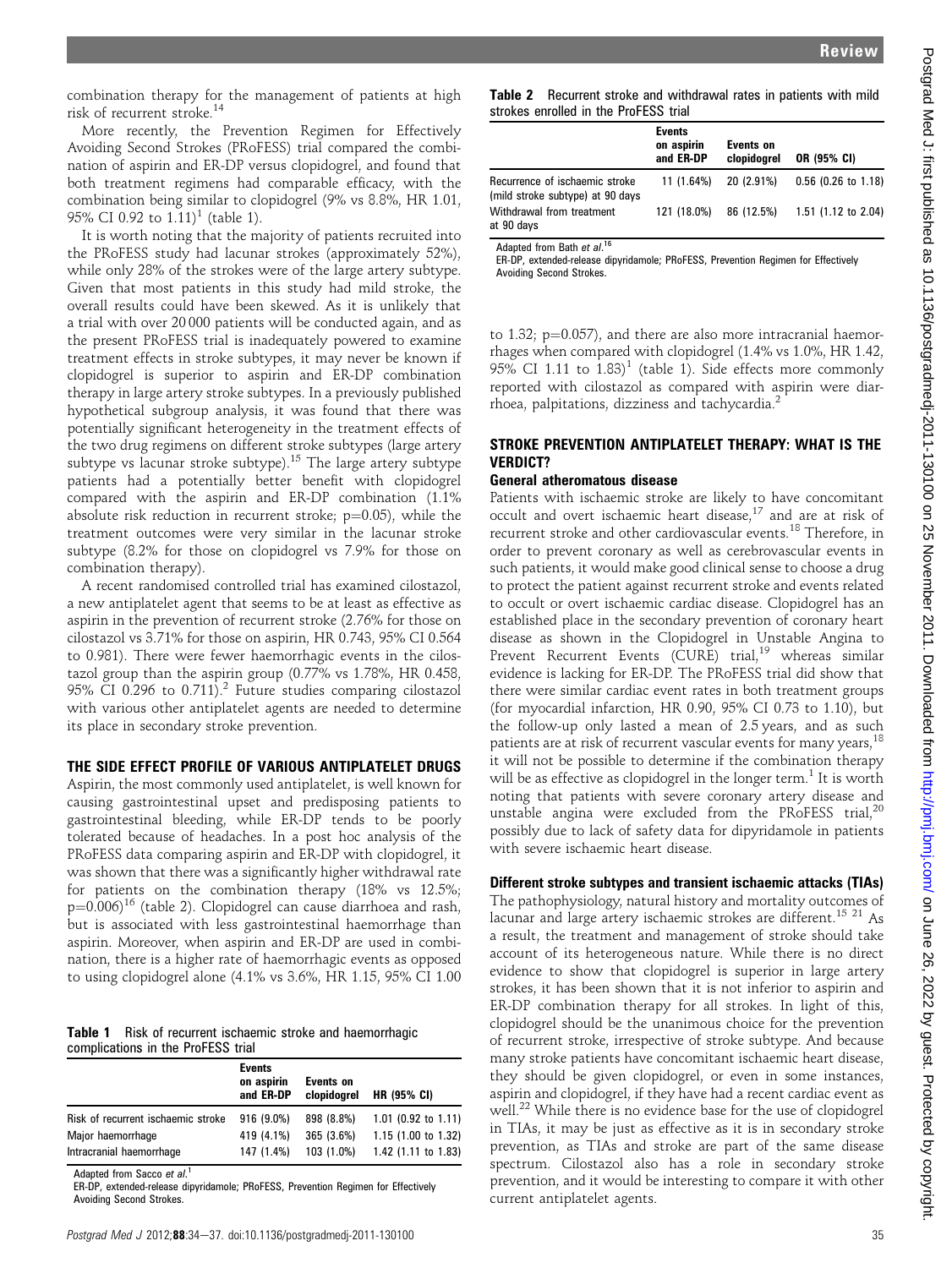## Safety, efficacy, side effect profile and costs

As cerebrovascular and coronary heart disease are closely related, it would be logical to choose a drug that is effective in preventing both recurrent coronary and cerebrovascular events. Clopidogrel seems to be the natural choice as it has shown efficacy in both cerebrovascular and coronary disease, and since it can be used safely in patients with co-existing severe coronary heart disease. Furthermore, clopidogrel is better tolerated, and therefore compliance is less likely to be an issue, as is observed in clinical practice. These costs may determine how widely it is used in the clinical context, but should not influence our prescribing practice. These costs can fluctuate greatly (such as when drugs become generic), and thus reasons for using certain drugs can change over time. As drug cost is very important in determining cost effectiveness, it is most helpful that a clinical and cost effectiveness analysis into these antiplatelet agents was recently published in a NICE technology appraisal.<sup>23</sup> It found that generic clopidogrel was as effective and also more cost efficient when compared with ER-DP and aspirin in combination for patients with ischaemic stroke. It also recommended the use of clopidogrel for peripheral arterial and multivascular disease.

Although guidelines from the American Stroke Association on secondary stroke prevention suggested the use of aspirin or clopidogrel as monotherapy, or a combination of aspirin and ER-DP as the only acceptable options for initial therapy,  $24$ with similar recommendations being given in European guidelines, $25$  it is worth considering the cost effectiveness argument recently presented by NICE, and using clopidogrel as the first antiplatelet of choice for those with a heavy burden of vascular disease.

We feel that both recurrent strokes and future coronary events can be prevented in patients with non-cardioembolic cerebrovascular ischaemic events and that a drug with proven efficacy and safety in both domains, such as clopidogrel, should be chosen. The AHA guidelines recommend that the choice of antiplatelet therapy should depend on the individual patient's characteristics. Therefore, clopidogrel would be the best choice in patients at risk of developing coronary heart disease.

# **CONCLUSION**

Clopidogrel and combination antiplatelet therapy with aspirin and ER-DP are equally effective in preventing recurrent ischaemic stroke. Clopidogrel has the additional benefit that it can be used in patients with severe ischaemic heart disease, and is also better tolerated than the combination of aspirin and ER-DP. Clopidogrel has a better side effect profile, and its generic preparation has been proven in the UK to be more cost effective

# Main messages

- $\triangleright$  Stroke is a heterogeneous disease, with the different subtypes each having different pathophysiology, natural history and mortality.
- ▶ Cerebrovascular disease and ischaemic heart disease are closely related, with many patients having multivascular disease.
- $\triangleright$  Clopidogrel should be the first line antiplatelet for secondary prevention of ischaemic stroke as it has established efficacy in all stroke subtypes, in coronary heart disease and peripheral arterial disease.

# Current research questions

- As stroke is a heterogeneous disease, future research trials should be sufficiently powered to determine differences between various antiplatelet regimens in the different stroke subtypes.
- ▶ Further research into the antiplatelet agent cilostazol would help to determine its place in secondary stroke prevention.
- $\triangleright$  More trials investigating the secondary prevention of both stroke and ischaemic heart disease should be performed since all vascular disease is inter-related.

than aspirin and ER-DP in combination. Stroke patients have a huge burden of vascular disease, and are likely to be at risk of future cardiac and cerebral events. As clopidogrel has a strong evidence base showing it reduces recurrent cardiac events and prevents recurrent stroke, we should consider using it as first line therapy in patients with ischaemic stroke. We welcome the guidance produced by the American Stroke Association and the European Stroke Organisation on secondary stroke prevention using either aspirin or clopidogrel monotherapy or the combination of aspirin and ER-DP as initial management. However, the recently published NICE guidelines recommending the use of clopidogrel for preventing ischaemic stroke as well as multivascular disease are immensely helpful, and should encourage us to use this particular antiplatelet agent more aggressively for such patients. We feel that current guidelines for secondary stroke prevention should be reviewed in light of the information presented here, which reinforces clopidogrel as the first choice antiplatelet therapy for all ischaemic strokes and TIAs, to prevent further strokes and coronary events.

# Key references

- ▶ Sacco RL, Diener HC, Yusuf S, et al. Aspirin and extendedrelease dipyridamole versus clopidogrel for recurrent stroke. N Engl J Med 2008;359:1238-51.
- ▶ Bath PM, Cotton D, Martin RH, et al. Effect of combined aspirin and extended-release dipyridamole versus clopidogrel on functional outcome and recurrence in acute, mild ischemic stroke: PRoFESS subgroup analysis. Stroke  $2010;41:732-8$ .
- ▶ Diener HC, Sacco R, Yusuf S. Rationale, design and baseline data of a randomized, double-blind, controlled trial comparing two antithrombotic regimens (a fixed-dose combination of extended-release dipyridamole plus ASA with clopidogrel) and telmisartan versus placebo in patients with strokes: the Prevention Regimen for Effectively Avoiding Second Strokes Trial (PRoFESS). Cerebrovasc Dis 2007;23:368-80.
- Furie KL, Kasner SE, Adams RJ, et al. Guidelines for the Prevention of Stroke in Patients with Stroke or Transient Ischemic Attack. A Guideline for Healthcare Professionals from the American Heart Association/American Stroke Association. Stroke  $2011;42:227-76$ .
- ▶ European Stroke Organisation (ESO) Executive Committee, ESO Writing Committee. Guidelines for management of ischaemic stroke and transient ischaemic attack 2008. Cerebrovasc Dis  $2008:25:457-507$ .